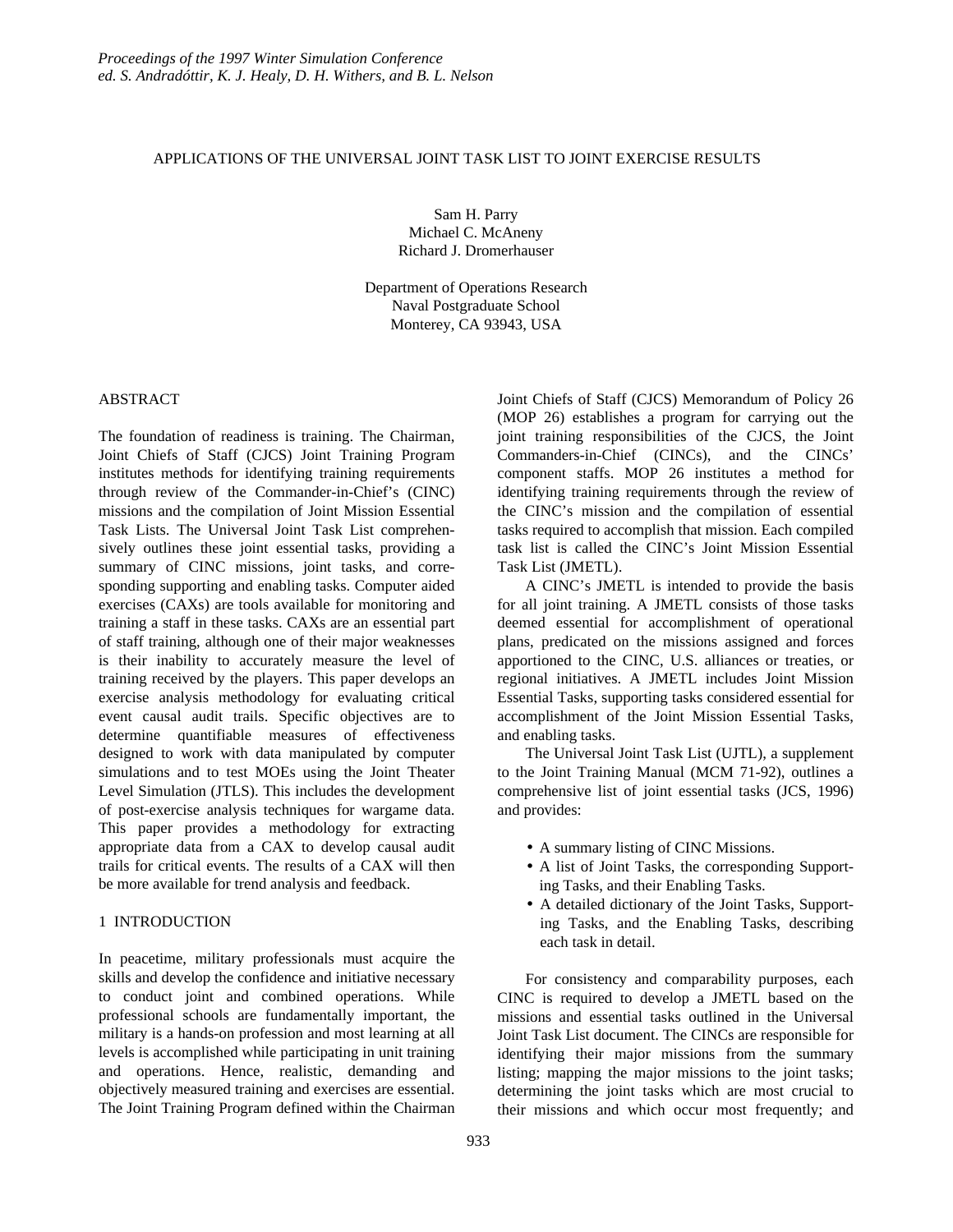identifying which tasks are in the greatest need of training.

How does a CINC go about identifying which tasks are "in the greatest need of training?" In addition to subjective post-exercise commentary, a complementary, objective MOE is needed to quantitatively evaluate staff performance in all potential Joint Mission Essential Tasks, but how is this efficiently done? One of the primary training tools available to a CINC for training and evaluating his staff in this regard is an exercise supported by a computer simulation model. This is commonly referred to as a Computer Aided Exercise (CAX). The primary role of the computer simulation is to present a decision environment within which the exercised staff can be presented with realistic situations.

Although CAXs have proved to be an essential training tool for a CINC and his staff, until recently there have been few methodologies available to quantitatively evaluate the results of the CAX. The research efforts of Combs (1995), Towery (1995), Brown (1996), Mustin (1996), Cwick (1996), Sullivan (1996), Thurman (1996), and Gordon (1996) developed individual methodologies and measures of effectiveness (MOEs) to quantify and evaluate the performance of a CINC's staff in separate and distinct mission areas. These theses covered the topics of logistics support, intelligence functions, operational maneuver, carrier battlegroup anti-air warfare, amphibious logistics, mobilization planning, force protection, and operational firepower, respectively. Given these tools, a CINC can begin to identify reasons why an exercise produced a given outcome in a given mission area. These methodologies assist in locating critical events in a scenario that significantly contribute to its outcome. After this analysis, there still exists the problem of formulating comprehensive MOEs to evaluate the staff's overall performance in all mission areas.

Simply stated, the problem is that currently there is no comprehensive tool for a CINC to look at an overall CAX and its results, accurately pinpoint critical events in any or all mission areas, and then determine why these critical events occurred. This paper develops a methodology and presents results from the Joint Theater Level Simulation (JTLS).

## 2 METHODOLOGY

 Critical events are those events of a catastrophic nature that singularly or in concert with a limited number of like events could cause operational and/or strategic level consequences. Some examples of events of this nature might be the loss of a tank battalion, the destruction of a forward deployed ground unit or the completion of a successful reconnaissance mission.

Given the stochastic nature of a CAX, it is possible for critical events to occur at any point in the scenario. Because a CAX is a training tool for the CINC, the question of why the critical event occurred is of great importance. The vehicle for ascertaining the answer is the *audit trail.* Audit trails are created by careful examination and manipulation of the simulation's postprocessor output. The goal is to use the output to trace backward from the occurrence of a critical event in an attempt to discover the causal relationships.

Currently, the only capabilities investigators have in developing the audit trail are quantitative items such as the exact time, place and strength of a unit where the critical event occurred. If all logically required assets are present and functioning at the time of the critical event, then it might be said that the event occurred due to the stochastic nature of the model. This is the realism imparted by stochastic models. For example, a Patriot defense system may be on station; however, scuds may still penetrate the air defense envelope. Any enemy threat, even though planned for, still has a positive probability of defeating the planned defense, regardless of the level of preparation. This type of critical event is well explained through audit trail analysis. The situation gets more difficult to evaluate when pieces seem to be missing from the puzzle. If, for instance, a major supply depot is destroyed by undetected enemy air forces and it is subsequently discovered, via the audit trail, that the depot was virtually unprotected, the CINC will want to know why.

The nature of combat is such that seemingly trivial events can eventually have a large impact on battle outcomes. Compounding these events leads to a cascading effect that may, in turn, become a critical event. The nature of current audit trail analysis makes it nearly impossible to answer the question of *why* various events took place; this process will confirm only that they *did* take place. In the context of the supply depot example, the analyst can discover that an air defense unit was not located close enough to the supply depot. The question of *why* the unit was not close enough to provide sufficient defense still remains.

In order to standardize the process of tracing a critical event's audit trail, one must have a consistent methodology that is applicable for any type of critical event. One method that will achieve these goals is a checklist of all reasonable scenario parameters that could affect an event. One should be able to reconstruct the ground, air and/or naval situation at any historical time during a training event. By using the following checklist of general questions in the same manner for every possible critical event, the causal relationships gradually may become more evident, allowing for further analysis.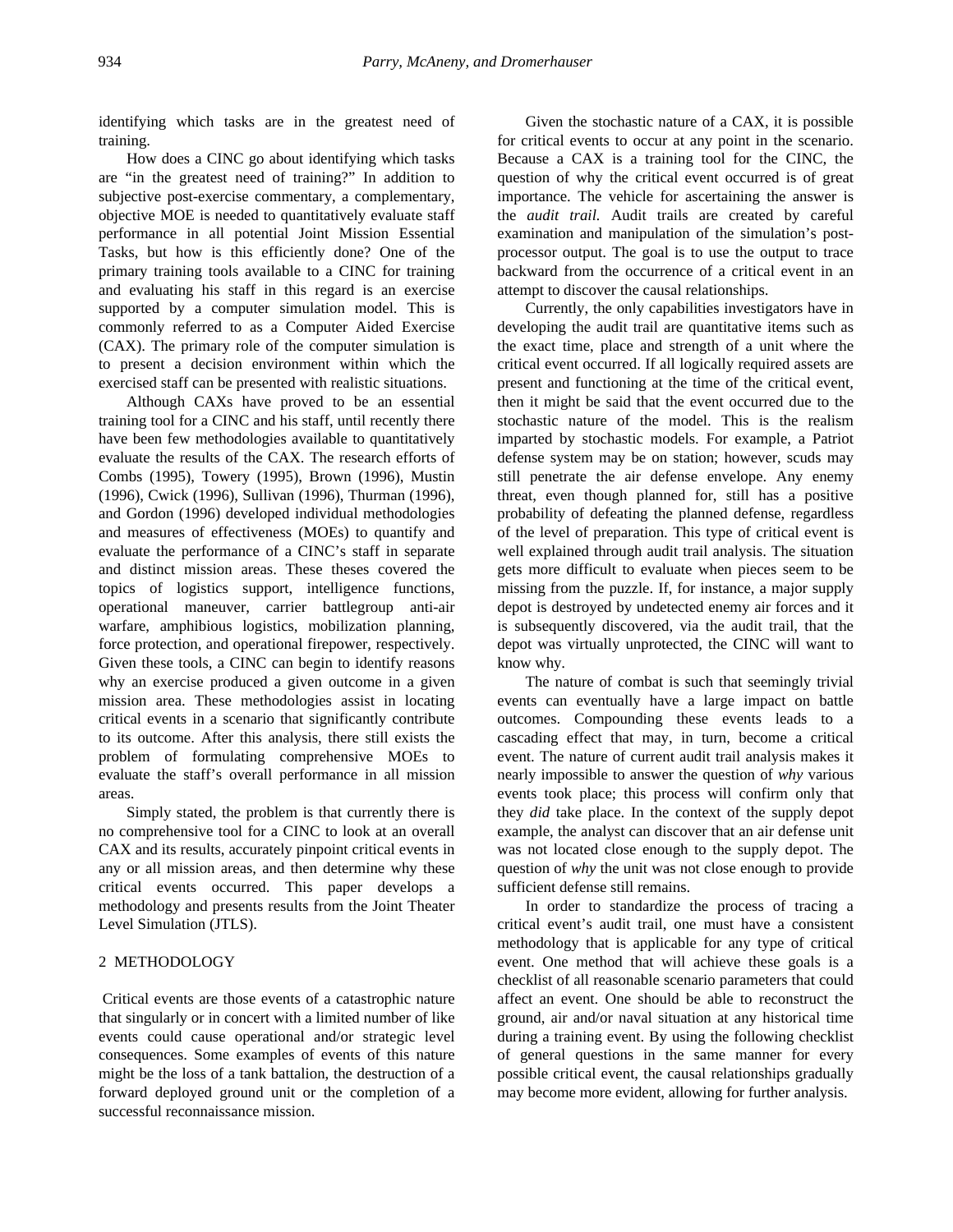- Time and location: When did the critical event occur, and what were the locations of all involved units and/or targets?
- Force strength: What are the force strengths of the participating units in the critical event? Are any reasonably too low? Do any of the participating units have key combat systems casualties?
- Environmental conditions: Did weather, visibility conditions, or terrain hamper or overly assist any participating units in accomplishing their given missions?
- Command and control issues: Were units on both sides able to communicate? Were any participating units given multiple tasking or possibly confusing orders?
- Logistics: Were there any supply shortfalls? Were they due to a lack of or a misallocation of assets?
- Intelligence: Were there any intelligence shortfalls? Were they due to a lack of or a misallocation of assets?
- Subjective issues: Did this critical event happen due to unexplained miscalculations or an error in a commander's judgment, or due to chance?

Once these questions are posed and the relevant questions answered, the analyst can then, if necessary, move to the next step of generating a set of *critical event specific* queries.

# 3 JTLS SCENARIO

The Joint Theater Level Simulation is an interactive, multi-sided, joint (air, land, sea, and special operations) and combined (coalition warfare) constructive simulation model which is used as both a robust tool to analyze theater level operations plans and as a vehicle to support training exercises and seminar wargames. JTLS strives to model conflict at the operational level with tactical fidelity. Additionally, JTLS maintains documentation of how functional areas interact throughout the game.

JTLS uses SIMSCRIPT to support the need for a discrete time simulation. The advantage of the discrete time simulation is the ability to model activities that have been identified as critical events. The key processes of theater level, air land battle are most easily visualized as a collection of discrete (key) events. These critical events may significantly change the state of the systems.

Rolands and Associates Corporation, the developer of JTLS, has created several routines which continually update ASCII output files with critical data during the conduct of a JTLS exercise. These files have been developed in conjunction with the UJTL assessment effort and provide a variety of data describing

engagement results, resupply, and a number of other characteristics. The JTLS JMET output files comprise the input to the database for subsequent data retrieval. JTLS version 2.1 employs the ORACLE Relational Database Management System (RDBMS).

The selected JTLS scenario is set in the Southwest Asia theater of operations. The conditions exhibited were of an enemy seizure of the strategic initiative, sufficiently degrading the ability to build combat power quickly in theater. The scenario resulted in long distances being covered to bring forces in contact with the enemy, demonstrating the difficulty in generating combat power and establishing a temporal advantage. This scenario is a likely one for several reasons. These reasons could relate to the occupation of friendly assets in another region or the ability of an aggressor nation to recognize the need to seize the initiative in the overall strategic situation.

The Iraqi forces in this scenario have attacked across the border to Hafir-al-Batin in north central Saudi Arabia and to the Kuwaiti border along the coast. The immediate objective was to seize the Trans-Arab pipeline and control the flow of oil in northern Saudi Arabia.

The deployment sequence was formulated to allow for one brigade each from the 101st Airborne Division and 24th Mechanized Infantry Division to arrive without difficulty at a port city near the city of Dhahran. Because the database already contained United Kingdom forces in the region, they were used to support Saudi Arabian forces in the vicinity of King Khalid Military City (KKMC). Finally, the Iraqi advance along the coast stopped short of crossing into Saudi Arabia, allowing the deployment of two Marine Expeditionary Units into the area of Al-Khafji. Under the conditions of Iraqi strategic initiative, forces attacked well in advance of any Allied presence in the region. Iraqi forces secured the operational initiative by conducting preemptive air strikes on deploying United States forces. Forces from the 2nd Brigade of the 24th Mechanized Infantry Division (2/24th Mech) were given the mission to move west and support the defense of KKMC. The Iraqi air and ground efforts were designed to impede that movement.

#### 4 CAUSAL AUDIT TRAIL ANALYSIS

#### 4.1 Subjectivity in Analysis

In theory, the causal audit trail process can trace the causal factors from any critical event down to the most minute detail of combat. In reality, the process' limiting factors are a lack of significant quantitative data and the subjective battlefield decision. The causal audit trail is graphically presented as a version of a "decision tree."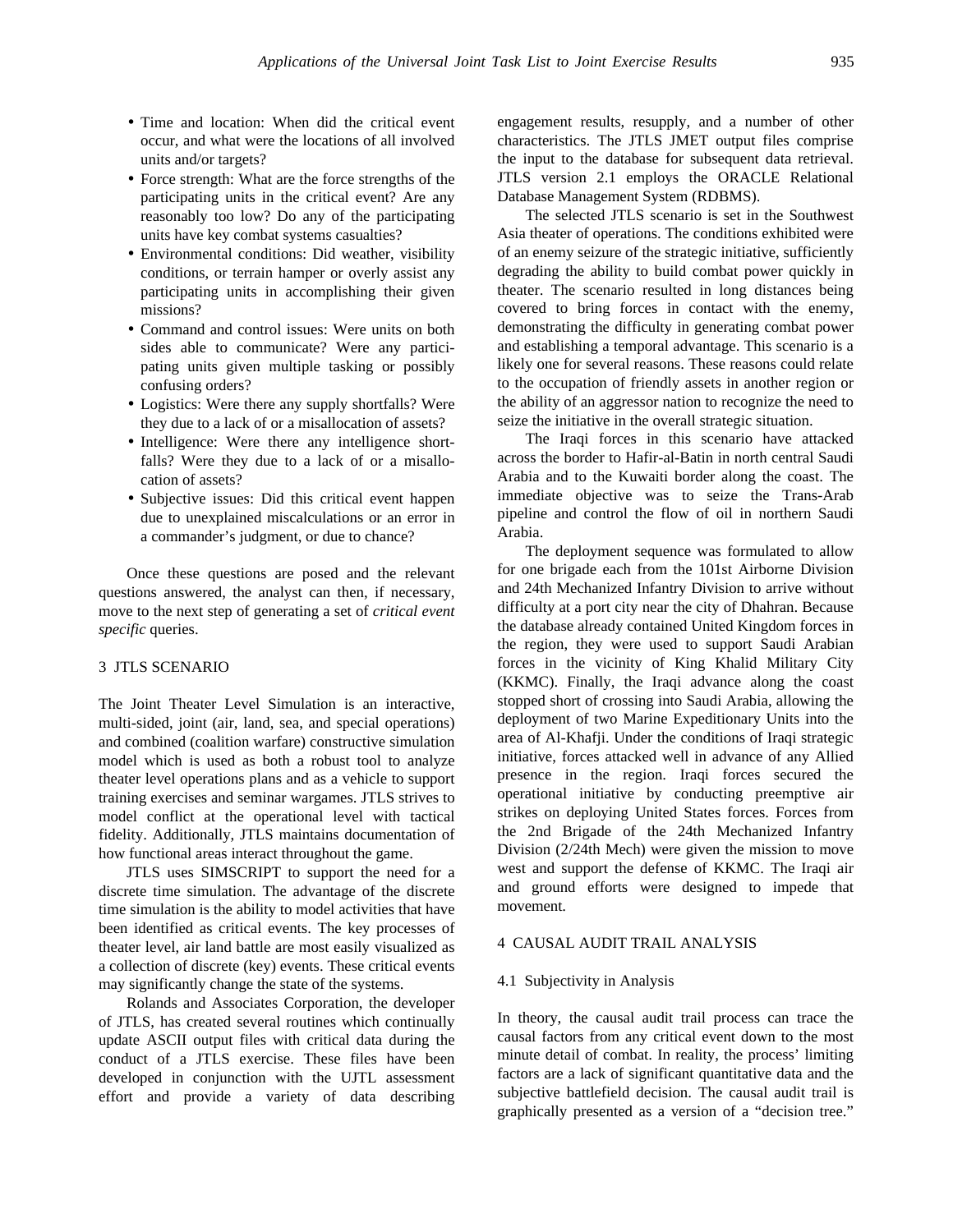This tree attempts to delineate all the possible causes of a critical event, enabling the analyst to follow the path that provides the most likely cause, based on quantitative data. The branches of the tree end when the data required to determine the cause of a course of action is unreasonably large, impossible to retrieve, or when the analyst is faced with finding the cause of a commander's *subjective* decision.

The concept of being faced with a "subjective dead end" while performing wargaming analysis is further documented by Coleman Research Corporation's (1997) efforts to quantitatively evaluate the *entire* UJTL. CRC concluded that of the 5199 UJTL tasks and their subordinate elements, only 4571 were capable of being objectively quantified.

The remaining subjective or uncertain tasks leave several different aspects of combat which still remain unmeasurable. When faced with judgments about these aspects of combat while doing a causal audit trail analysis, the only alternative is to end that portion of the causal audit trail "tree" at the given subjective point.

Several critical events are analyzed in Dromerhauser and McAneny (1997). In order to demonstrate an appreciation of the methodology, the Madinah Division Withdrawal is presented in this paper.

#### 4.2 Critical Event: Madinah Division Withdrawal

The critical event involves the progress of the 2/24th Mech toward the objective area. After making steady movement toward KKMC during the first day, they were impeded by a successful Iraqi air strike at 0.625 days. Damage was simulated and the resulting time of repair induced further delays. The 2/24th Mech eventually reached KKMC and engaged the Madinah Division in battle, but the effects of this delay are not clear. Madinah Division began to withdraw from contact at day 1.15 and endured a twelve hour conflict with the 2/24th Mech during their retreat. After this, Coalition forces lost contact with the Madinah, and the division was allowed to withdraw unimpeded. This sequence yields an obvious question to ask: Why was the Madinah Division allowed to withdraw unimpeded?

In Brown's (1996) efforts to measure successful operational maneuver, he states that "some method of quantifying the first order effects of operational art must be determined." He continues by suggesting that this representation must include more than simply using the

speed of any given combat system, or aggregation of systems. Instead, it must be relational, taking into account the operational maneuver of both friendly and enemy forces, as well as the descriptive characteristics of the units over time.

The need for a relational descriptive parameter led to Brown's development of a measure of performance that is called the Fractional Closure Rate, or FCR:

*FCR <sup>t</sup> DISTANCE <sup>t</sup> <sup>t</sup> DISTANCE <sup>t</sup> MAX DISTANCE t t DISTANCE t f e t f e f e f e f e f e* , , , , , <sup>=</sup> , , , - - - - " D D

where  $f = a$  specified friendly maneuver element or target

 $e = a$  specified enemy maneuver element or target

 $t =$  time of capture of the data.

The numerator of the FCR is a representation of the closure distance between two forces in some time interval,  $\Delta t$ , or more simply the approach velocity of two forces. Dividing by the maximum of the current distance between forces creates a measure which has the flexibility of demonstrating negative change in relation to the closure. Withdrawing at a certain distance has a negative FCR of the same magnitude as an advance at the same distance.

Brown further explains that "the Fractional Closure Rate is developed only as a measure of performance to be incorporated into a measure of effectiveness for maneuver. It does have some stand-alone use as a measure of effectiveness of the ability of a force to maintain a high operational tempo. This translates to a quantitative measure of initiative and agility, using depth of attack as the data element."

Brown's first application of the utility of the FCR to wargaming is an analysis of the critical event: Madinah Division Withdrawal. The progress of 2/24's movement westward toward KKMC is exhibited in Figure 1, with curve behavior pointing to causal events which impede or facilitate that progress. The trend line, shown in black, uses every three data points to calculate a moving average, which is a characteristic representation of the overall trends in initiative and momentum.

A slow, but successful movement toward the objective area is demonstrated by the gradual rise in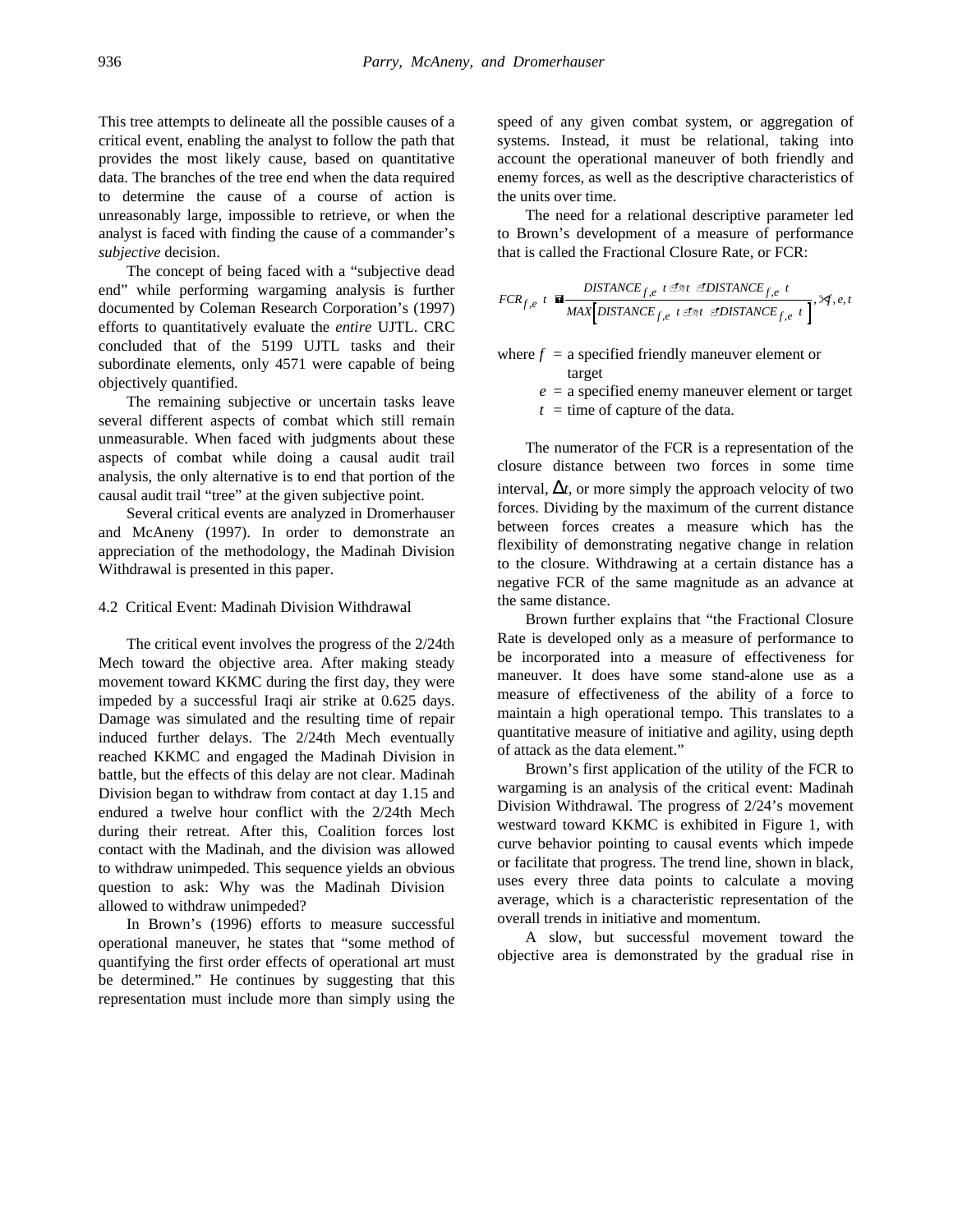

Figure 1. Effects of Interdiction on Closure

FCR from first movement until the delay caused by the Iraqi air strike at time 0.625. Damage is simulated and the resulting time of repair induces further delays. This, in turn, produces a drop in momentum until the completion of the first day. Additionally, the initiation of the ground offensive by the Madinah Division creates movement away from the 2/24's static location, further decreasing the closure. As the damage is repaired, the closure ratio begins to increase rapidly for approximately 0.25 days, or six hours. During this time the 2/24 is able to close on KKMC and the Madinah Division, and join the battle. The more pronounced spatial acceleration, or slope of the FCR, is the result of the relational movement of the two forces moving toward the same location at this point in the battle. Madinah's movement was necessary to initiate ground combat with forces already at KKMC, thereby maintaining the operational initiative.

As Madinah begins to withdraw from contact at time 1.15, the FCR initially drops off before stabilizing back to the gradual rise exhibited in the first few hours of the scenario. At this point in the battle Madinah begins to lose its momentum, and the unimpeded 2/24 closes and joins battle at approximately time 1.5. For the next twelve hours, the Coalition force is able to create a favorable tempo, but has arrived well after the Iraqi force was able to withdraw. Though creating a favorable FCR from time 1.5 to 2.0, it is occurring at the expense of pursuing an enemy with whom they still have not gained contact. Finally, at the beginning of the second day, Madinah continues its withdrawal uninhibited by Coalition efforts. The curve characteristics at this point

are useful to a CINC in evaluating the exercise. The defeated Iraqi force is able to reduce the FCR. This translates to an inability to prevent a force from escaping the battle area. If this were intentional, then the curve is simply an affirmation that the plan was properly conducted. If not, this analysis portrays the inability of the 24th Mech to maintain the tempo and create a favorable FCR with respect to the Iraqi forces.

The Madinah Division executes the withdrawal along with the Hammurabi Division. The movement is from the KKMC area of operations to support forces along the coast. Given the lateral movement of the Iraqi forces, a successful counterattack plan would have slowed the withdrawal.

The "decision tree" for the Madinah withdrawal is shown in Figure 2. To answer the aforementioned question of why the Madinah Division is allowed to withdraw unimpeded, the possible broad categories of causes must be delineated. Was it due to poor intelligence, 2/24's lack of mobility, a supply shortfall, low force strength, prior tasking of 2/24, or was this sequence of events nothing more than a Coalition operational tactic?

Did 2/24 have any prior tasking that would somehow impede their pursuit of Madinah? In order to investigate this question, the 2/24's mission and posture data during the period leading up to Madinah's withdrawal must be analyzed. Every unit in JTLS has both a mission and a posture. The mission is generally the last thing the unit was ordered to do. The posture describes what the unit is actually doing. This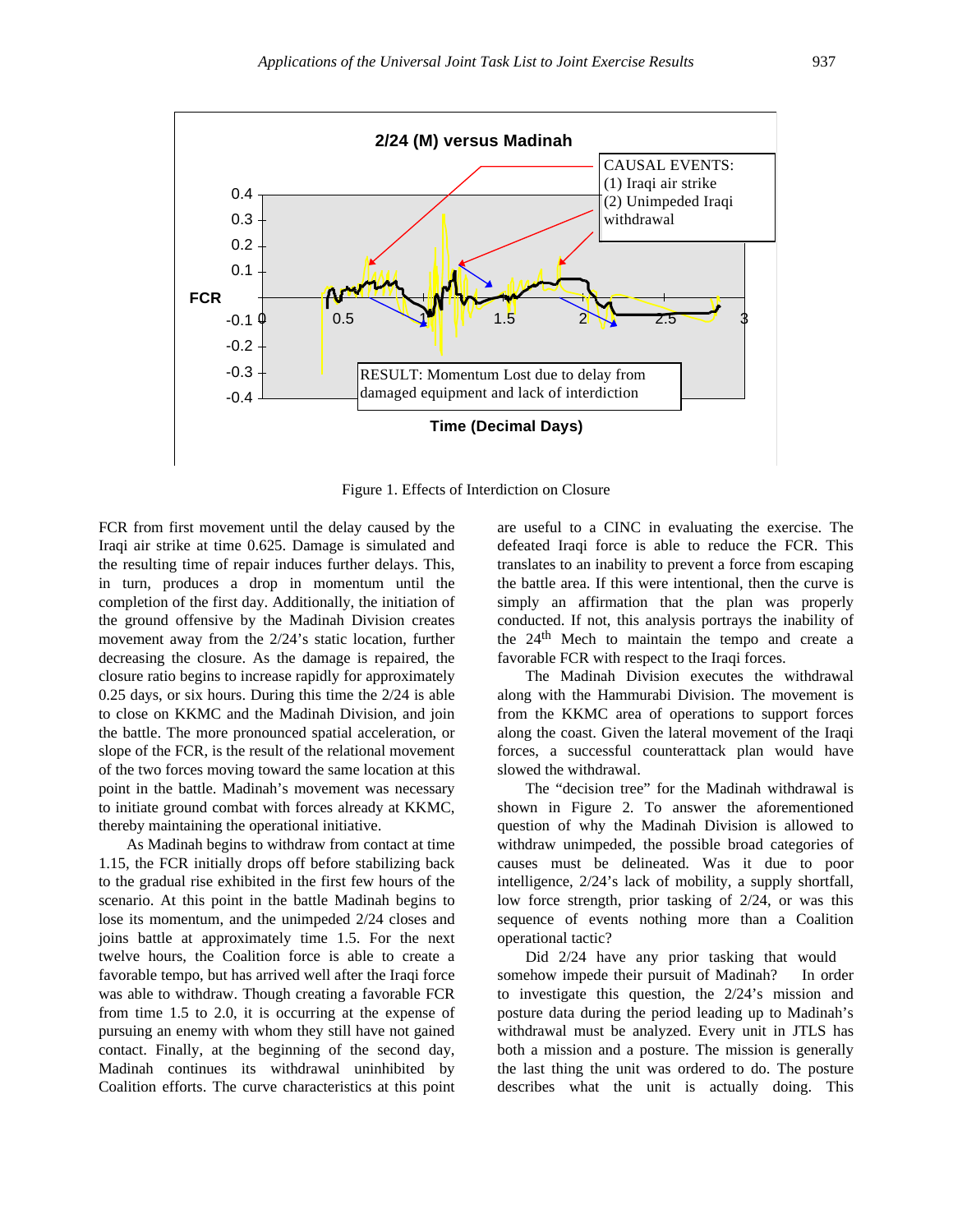

Figure 2: Event One Causal Audit Trail Decision Tree

information is available in chronological order in 2/24's Unit Change List (Table 1), which shows that 2/24 is in a MOVING posture from day 0.05526 to 0.6648, when it then shifts to a DEFEND posture, then back to MOVING at 1.0013. It then briefly shifts back to DEFEND at day 1.1169 until 1.5007.

Table 1: Summary of Postures for 2/24 and Madinah

| Scenario Time        | $2/24$ 's     | Madinah's     |
|----------------------|---------------|---------------|
| of Posture           | Posture       | Posture       |
| <b>Status Change</b> |               |               |
| .5526                | <b>MOVING</b> | <b>ATTACK</b> |
| .6648                | <b>DEFEND</b> | <b>ATTACK</b> |
| .9167                | <b>DEFEND</b> | <b>DEFEND</b> |
| 1.0013               | <b>MOVING</b> | <b>ATTACK</b> |
| 1.0016               | <b>MOVING</b> | WITHDRAW      |
| 1.1169               | <b>DEFEND</b> | WITHDRAW      |
| 1.5007               | <b>ATTACK</b> | WITHDRAW      |
|                      |               |               |

These observations tell the analyst that, for some reason, 2/24's mission and posture shifted from DEFEND to MOVING almost immediately before Madinah began their withdrawal at day 1.0016. This means that 2/24 had the correct mission and posture to follow Madinah, eliminating this as a possible cause for the critical event. However, at day 1.1169, 2/24 went to a

DEFEND posture which stopped 2/24 from pursuing Madinah.

Was allowing Madinah to withdraw a product of poor Coalition intelligence? This branch of the decision tree would be essential in most scenarios, but due to the composition of coalition and opposing forces in this wargame, intelligence played an almost nonexistent role. No HUMINT or ELINT assets were allocated to either side, and air reconnaissance assets were not available because the Coalition forces were not allotted any air assets. This artificiality was put in place strictly for the purpose of enhancing the quantity of ground combat available for analysis. Had Coalition air forces been used, the possibility of opposing ground forces being quickly eliminated seemed very likely. The only intelligence related indicators that are available for analysis are opposing and coalition's *perceptions* of each others strength and location.

The 2/24 receives accurate updates of Madinah's location whenever Madinah's location changes and 2/24 is within the range of its given sensors. These sensors may be radars, intelligence sources, or in this case, eyeballs. When not within sensor range of Madinah, 2/24 perceives them to be at their last known location (Figure 3). This figure shows the distance, in nautical miles, between Madinah's actual location and where 2/24 *perceives* Madinah to be. As could be expected, the graph follows the timeline of the scenario: after making steady movement toward KKMC and staying close to Madinah during the first day, 2/24 was impeded by a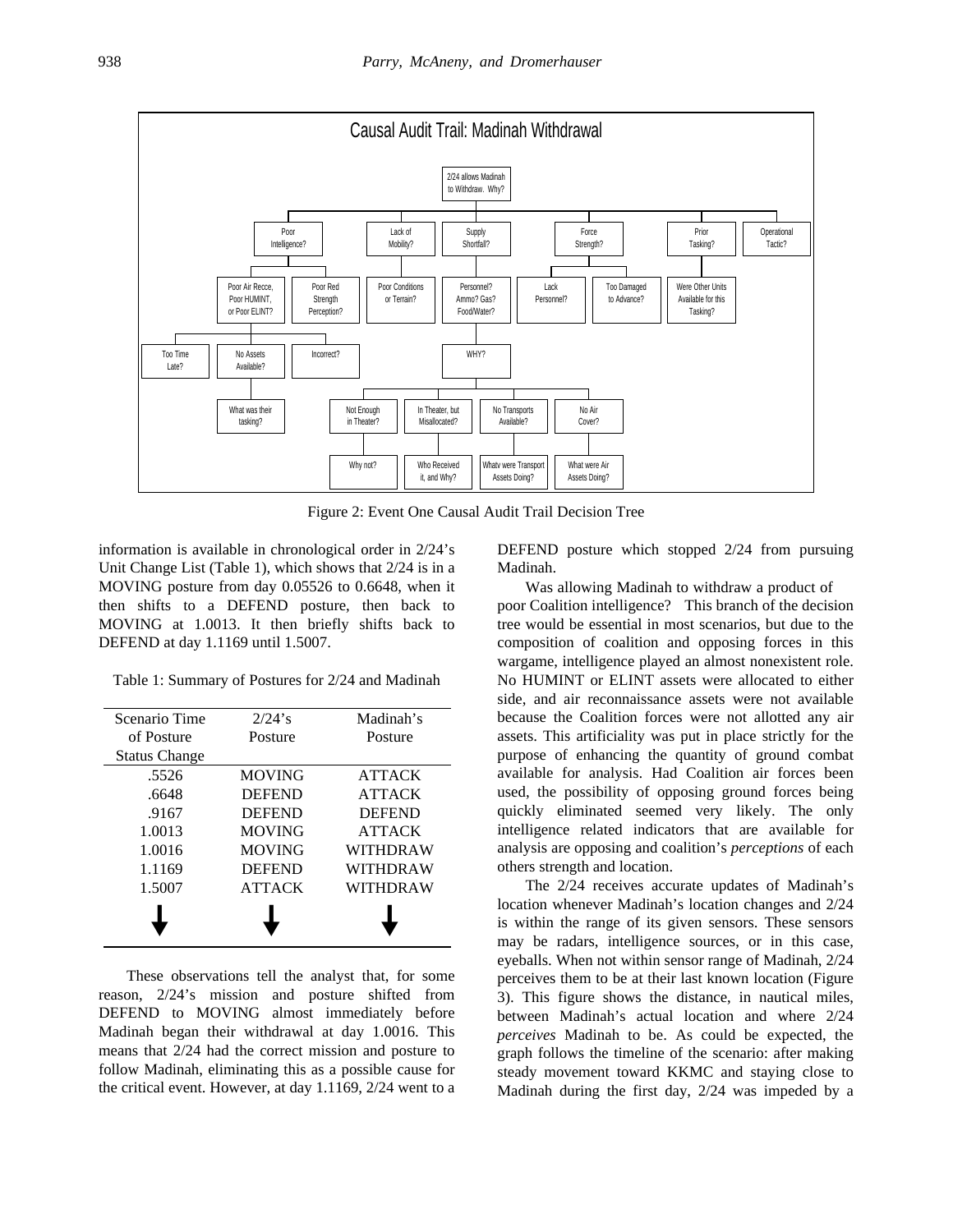

Figure 3. Difference Between Madinah's Perceived and Actual Locations

successful Iraqi air strike at 0.625 days. Damage was simulated and the resulting time of repair induced further delays. The 2/24th Mech eventually reached KKMC and engaged the Madinah Division in battle, then Madinah began to withdraw from contact at day 1.0016 and endured a twelve hour conflict with the 2/24th Mech during their retreat. After this, Coalition forces lost contact with the Madinah, and the division was allowed to withdraw unimpeded.

Of all possible branches of the causal audit trail tree, this one offers the most plausible one. The reason 2/24 did not follow Madinah in its withdrawal was almost certainly the fact that they did not know where Madinah was. Once Madinah exceeded the range of 2/24's sensors, there were no other Coalition forces close enough to find this elusive Iraqi unit.

Similar analysis of the perception of force strength is shown in Figure 4. The 2/24 maintains an accurate picture of Madinah's force strength until they begin their withdrawal at day 1.0016 where, due to the increased range, 2/24 slightly underestimates Madinah's force strength. This can also be attributed to the lack of Coalition intelligence assets. The only Coalition asset available to assess the strength of Madinah is 2/24, since it is the only unit within range to perform this task.

Had the scenario included other intelligence related data, the following elements would be essential for analysis of the critical event:

• Report all of the organic intelligence data regarding Madinah forwarded during the entire scenario, and compare with the actual times of events to determine the age of the information.



Figure 4. Madinah's Perceived and Actual Strength vs. Time